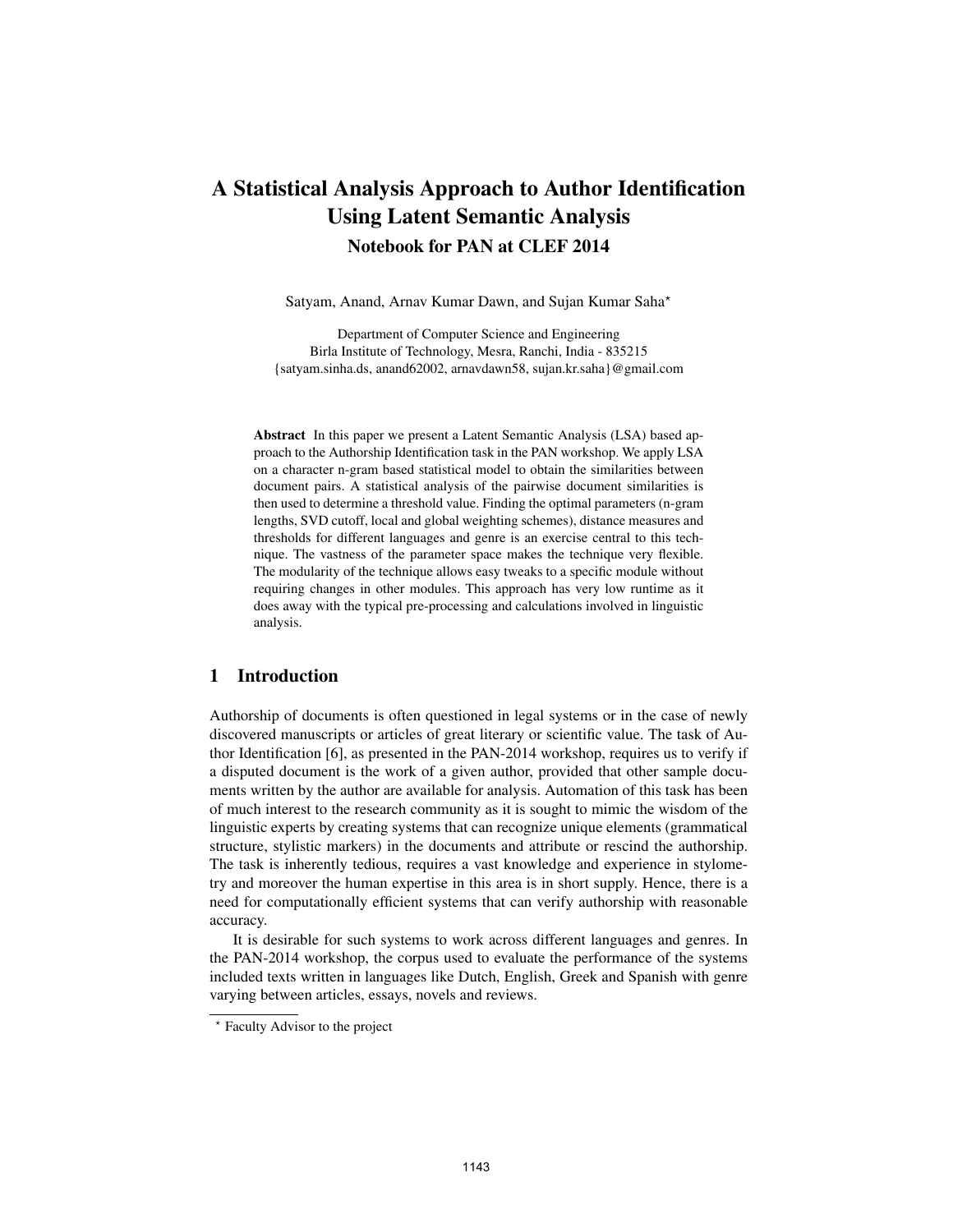# 2 Motivation and Objectives

We aspire to create a general method that can adapt to different languages or genre simply by making changes in the parameters used or by changing the threshold values. Our main objective is to create a simple statistical analysis that is comparable in performance to the conventional approaches.

The small number of sample documents available makes the task very challenging. Thus, it is common practice to improvise and collect more information about the author's style by crawling the internet for documents that are stylistically similar to the samples. But we restrict our method to use only the samples provided in order to avoid high demand for network resources at runtime.

The effectiveness of character n-grams in stylometry has been studied extensively [5] [11]. It has been shown that character n-grams can capture valuable stylistic information which can be used to determine authorship without the need of externally sourced documents or any other information about the grammatical structure of the sample documents. To elucidate, we present the following examples. Any text with many occurrences of a question-tag like -", isn't it?" will result in a high frequency of the character 3-gram -"it?". Similarly any text written in past tense is characterized by -"ed ". Also, writings that involve a lot of questions are replete with occurrences of the -" wh" 3-gram. Thus, it is apparent that parsing the documents is not necessary to capture the necessary details about the author's preferences for various linguistic constructs, and a simpler character n-gram analysis can be used for this purpose instead. We expect this scheme to be valid for other languages as well. The optimal length of n-gram varies across languages and depends upon the morphology. This optimal length can be determined during training phase and can be passed as a parameter during the test phase.

Latent Semantic Analysis [7] is a method used to obtain a low-dimensional approximation of data represented as a matrix. This has the effect of reducing noise in the data as well as reducing the sparseness of the matrix. LSA can be accomplished by several matrix decompositions, but the Singular Value Decomposition (SVD) is the most popular method. It has been shown [8] that culling out the less significant singular values and reconstructing the matrix results in a least-squares best-fit approximation of the original matrix.

# 3 Our Approach

We generate character n-grams by sliding a window of length n along the document. These n-grams are used as the features or terms for our Term-Document matrix. This matrix is populated by the product of the local weighting and the global weighting for each term corresponding to each document. The local weighting is used to characterize the term in the current document. Several schemes like term-frequency, logterm-frequency or binary term-frequency may be used for local weighting [2] of the term. The global weighting characterizes the term across all documents in the corpus. Entropy and inverse document-frequency are used as the global weighting schemes. Different weighting schemes give different performances for different languages and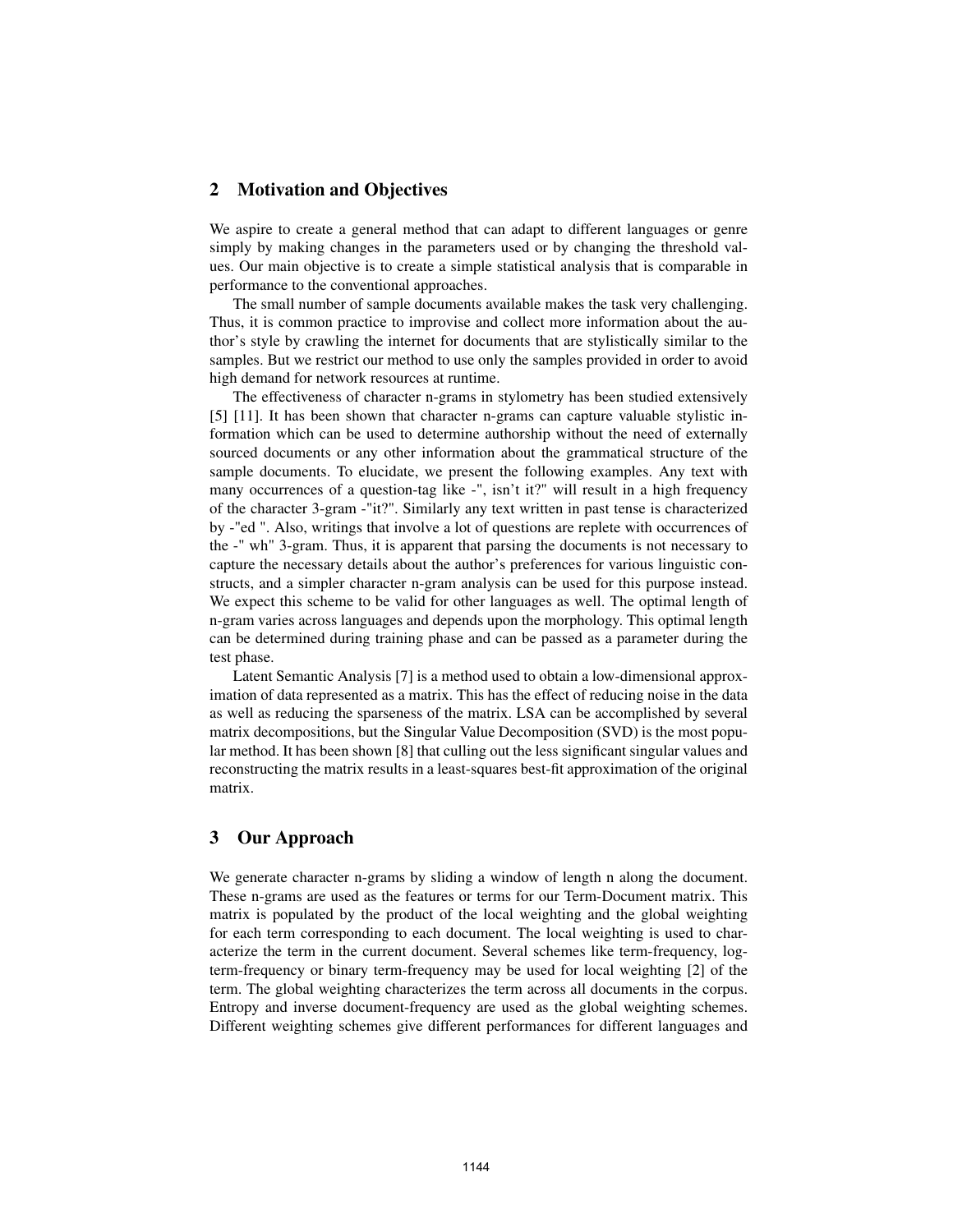genre. Also, to reduce the effect of variability in document lengths each document row is then normalized by dividing by the square root of the document length.

We advance previous methods that apply LSA to stylometry [10] and provide a confidence measure instead of visualisations. The singular value decomposition of the matrix is obtained and the less significant singular values are culled out to obtain an approximate reconstruction of the Term-Document matrix. The document rows of the Term-document matrix are used to compute all pairwise document dissimilarities. Different dissimilarity measures based on cosine similarity or extended Jaccard similarity [13] may be used. We surmise that the authorship may be judged by studying these pairwise document dissimilarities.

We differentiate between the dissimilarities between two sample documents  $\delta_{ij}$  and dissimilarities between a sample document and the disputed document  $\delta_i$ . Depending on the number of sample documents available we define the following cases -

Case 1 - When there is only one sample document available, only the value  $\delta_1$  can be obtained and the decision is based on this parameter only. The training corpus is used to determine a threshold value  $\delta_{th1}$  such that authorship is judged to be true if  $\delta_1 < \delta_{th1}$ or false otherwise.

Case 2 - When two documents samples are available we can obtain  $\delta_1$ ,  $\delta_2$  and  $\delta_{12}$ . We obtain the mean  $\mu = \frac{\delta_1 + \delta_2}{2}$  and  $\delta_{\mu} = \mu - \delta_{12}$ . A threshold value  $\delta_{th2}$  is obtained by training such that  $\delta_{\mu} * \delta_{12} < \delta_{th2}$  implies that the given author wrote the disputed document.

Case 3 - When we have n (>2) sample documents we can obtain  $\delta_{ij}$ , 1 <= i, j <= n, along with n  $\delta_i$  values. We define the following means  $\mu_{samples} =$  $\frac{\sum_{i=1}^{n} \sum_{j=1}^{n} \delta_{ij}}{n^2}$  and  $\mu_{disputed} = \frac{\sum_{i=1}^{n} \delta_i}{n}$  $\frac{e^{i\pi i}}{n}$ . The change in the means is measured as  $\delta_{\mu} = \frac{\mu_{disputed} - \mu_{samples}}{\mu_{disputed} + \mu_{samples}}$  $\frac{\mu_{disputed}-\mu_{samples}}{\mu_{disputed}+\mu_{samples}}.$ Similar computations are done for the variances of the two types of dissimilarities to obtain  $\nu_{samples}$  =  $\sqrt{\frac{\sum_{i=1}^{n}\sum_{j=1}^{n}(\delta_{ij}-\mu_{samples})^2}{n^2}}$  and  $\nu_{disputed} = \sqrt{\frac{\sum_{i=1}^{n}(\delta_{i}-\mu_{disputed})^2}{n^2}}$  $rac{p_{\textit{u}}}{n}$ . The change in the variances is measured as  $\delta_{\nu} = \frac{\nu_{disputed} - \nu_{samples}}{\nu_{dismitted} + \nu_{samples}}$  $\frac{\nu_{disputed}-\nu_{samples}}{\nu_{disputed}+\nu_{samples}}$ . These values are used to obtain a threshold value  $\delta_{th3}$  such that  $\delta_{\mu} * \delta_{\nu} < \delta_{th3}$  is true for the cases where the disputed document is the work of the given author.

#### 4 Resources

For the development of the software we use the Stylo [3] package from the CRAN repository that is distributed under the GNU GPL 3 license. Stylo provides a comprehensive collection of functions used frequently in stylometric analysis. Our software is implemented entirely in R [9] which is a popular language for statistical computing and graphics.

#### 5 Result and Analysis

We trained and tested our software on the corpus provided by the PAN workshop for the Author Identification task. TIRA [4] - an automated tool for deployment and evaluation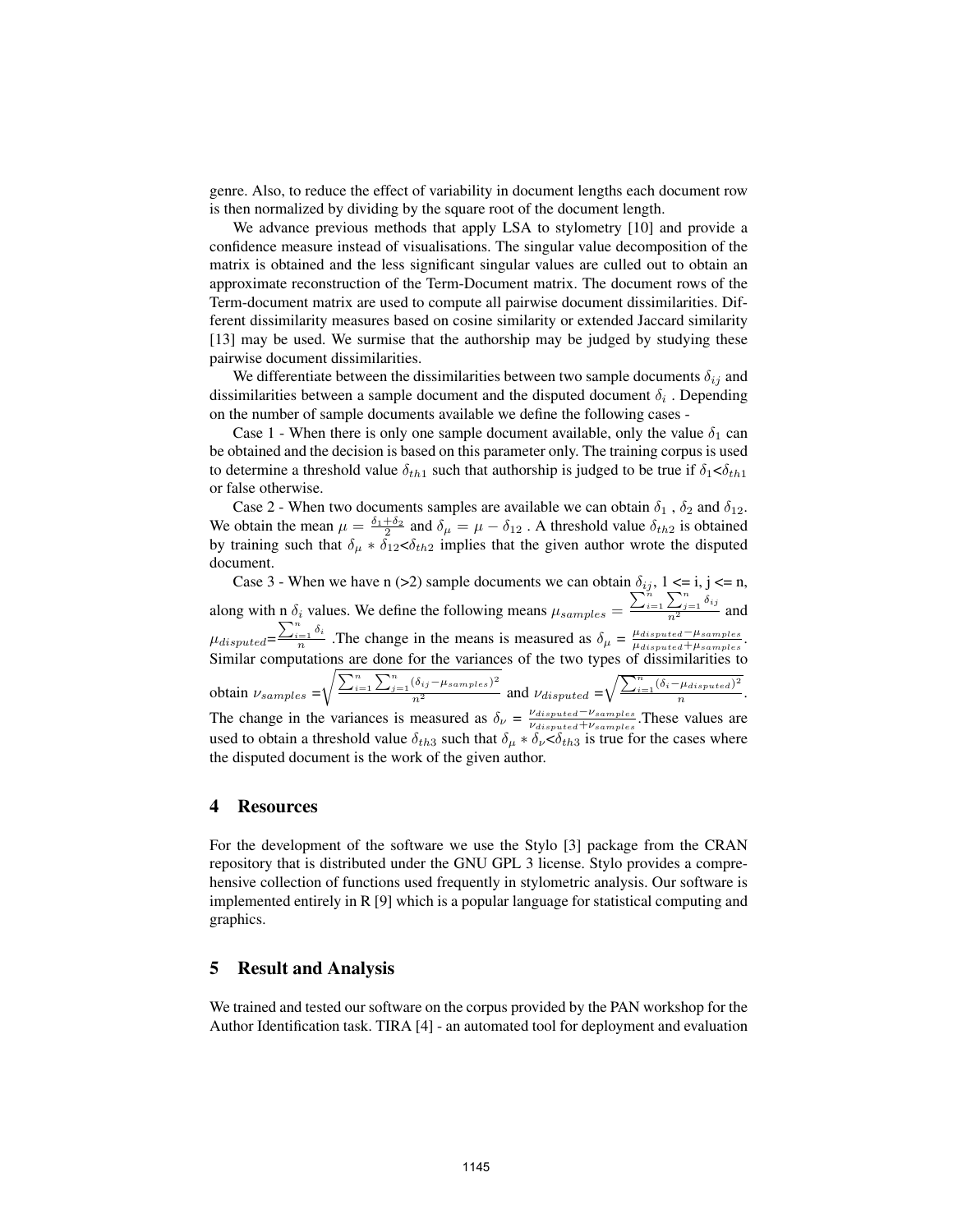of the software was developed at the workshop and provided as a facility to the participants. We were able to obtain competitive results while maintaining a very low runtime. The performance of our software for different categories is tabulated as follows -

| <b>AUC</b> | C@1     | AUC $*$ C@1 | Runtime         |
|------------|---------|-------------|-----------------|
|            |         |             |                 |
|            |         | 0.70001     | 00:01:20        |
| 0.65148    | 0.75    | 0.48861     | 00:01:21        |
|            |         |             |                 |
| 0.716      | 0.7373  | 0.52791     | 00:00:12        |
| 0.7568     | 0.6936  | 0.52492     | 00:00:15        |
|            |         |             |                 |
| 0.7129     | 0.6969  | 0.49682     | 00:17:29        |
| 0.6987     | 0.6565  | 0.4587      | 00:16:22        |
|            |         |             |                 |
| 0.8596     | 0.84    | 0.72206     | 00:22:52        |
| 0.65685    | 0.57855 | 0.38002     | 02:14:27        |
|            |         |             |                 |
| 0.534      | 0.62    | 0.33108     | 00:12:43        |
| 0.5934     | 0.6     | 0.35604     | 00:12:01        |
|            |         |             |                 |
| 0.452      | 0.58    | 0.26216     | 00:08:07        |
| 0.4432     | 0.56    | 0.24819     | 00:08:09        |
|            |         |             | 0.82964 0.84375 |

Table 1. Performance in Author Verification Task - PAN 2014

## 6 Conclusion and Future Work

We provide an alternative mechanism for authorship attribution with results comparable to most other approaches to the task. It paves the way for further exploration in the utility of character n-gram based analysis and effectiveness of LSA in creating a lownoise approximation of data. There is a possibility to exploit weak patterns in the corpus that follow the Zipf's Law. Also, there is a lot of scope for studying the effect of different weighting schemes, normalization methods and similarity measures on the performance of our method.

The application of Burrow's Delta [12] to stylometric applications [1] has been well studied. The Burrow's delta is Manhattan distance between document rows after the term-columns have been centered on the column mean and are normalized by dividing by the standard deviation of the column. This provides a motivation for testing other centering and normalization schemes and other distance measures like Canberra, Euclidean, etc. Several modifications [3] of the Burrow's delta have been implemented and tested and their usage could be a valuable modification in our system.